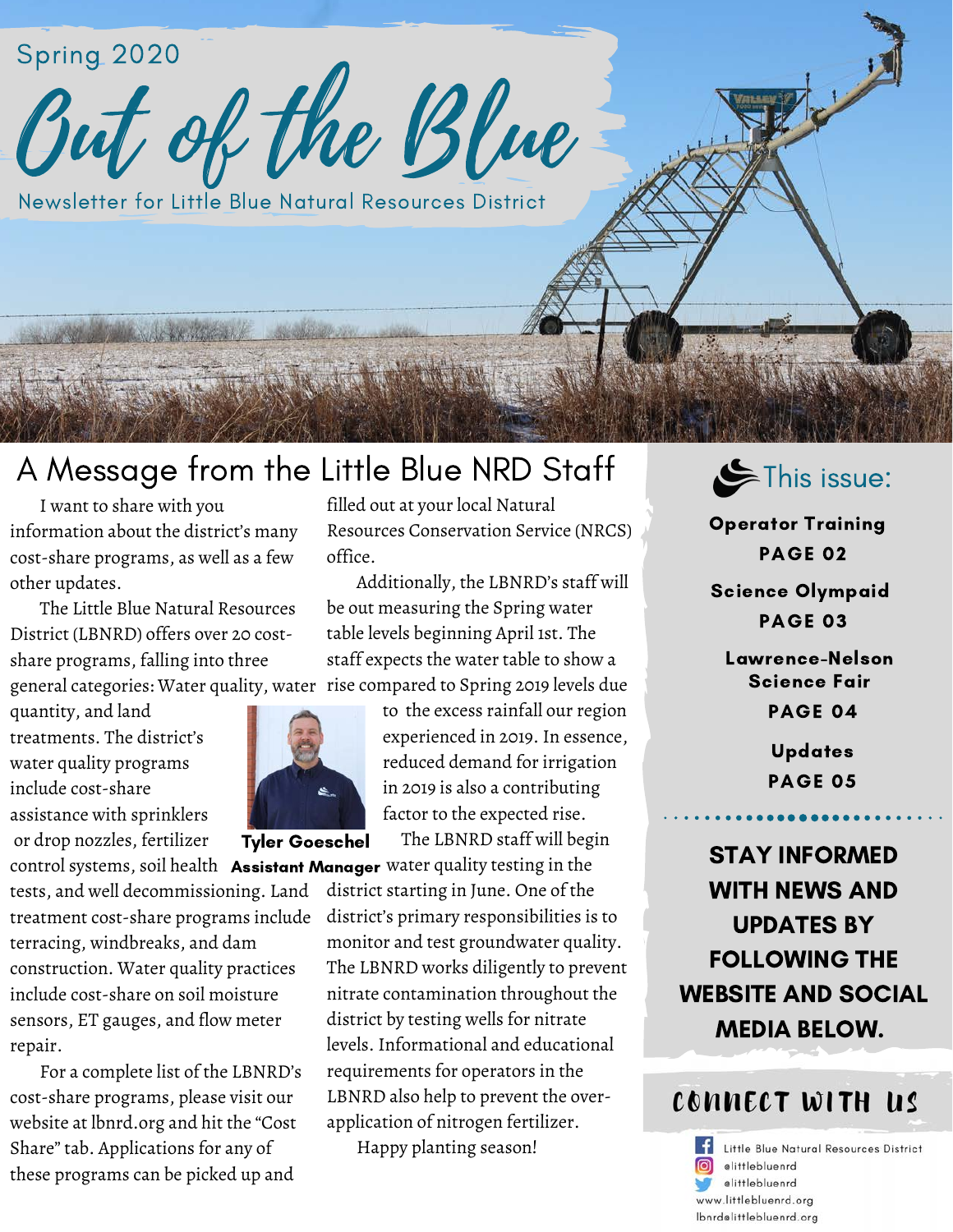2019-2020 Water Quality Subscript Training 2019-2020 Water Quality Sub-Areas

Heidi McClintock | Media & Communications

 The Little Blue Natural Resources District wrapped up the 2019-2020 operator training sessions with over 180 farmers and operators who completed the training this year.

 All farm operators who farm in the designated water quality sub-areas are required to attend operator training. Recertification is required every four years.

 Crop consultants were also encouraged to attend the training, and they received continuing education credits for their participation.

 This year, the Little Blue NRD hosted six different training sessions where the farm operators could attend training. The various locations included Hastings, Clay Center, Fairbury, Hebron, Davenport, and Superior.

 Each training session consisted of a Little Blue NRD update, cost-share program information, guest speakers from Natural Resources Conservation Service who talked about soil health and cover crops, and guest speakers from Hastings Utilities, who discussed a variety of information that focused on water quality.

 According to assistant manager, Tyler Goeschel, the training was effective by the number of questions and comments from the farmers as they wanted to know more ways to farm their fields effectively.

 "I hope these events were a great reminder to the farmers, the importance of what they are doing every single day for the future generations to come," said Goeschel. "I was happy with the attendance and participation of all the men and women attending operator training this year."

 If any farm operator is past due on their recertification or is a new operator farming in a sub-area and missed one of the training sessions, they will need to complete the training online on the Little Blue NRD website under the online operator training section found at

*https://littlebluenrd.org/groundwater-management/water-quality/.*



Alicia Epps, a database specialist with the Little Blue NRD, gives water quality and quantity update to farmers during Operator Training in Superior, Neb., on Feb. 20.



Doug Garrison from the Natural Resources Conservation Service, speaks to farmers about soil health during Operator Training, Jan. 16 in Davenport, Neb.



Keith Miller of Hastings Utilities speaks to farmers about water quality during Operator Training, Jan. 9 in Hebron, Neb.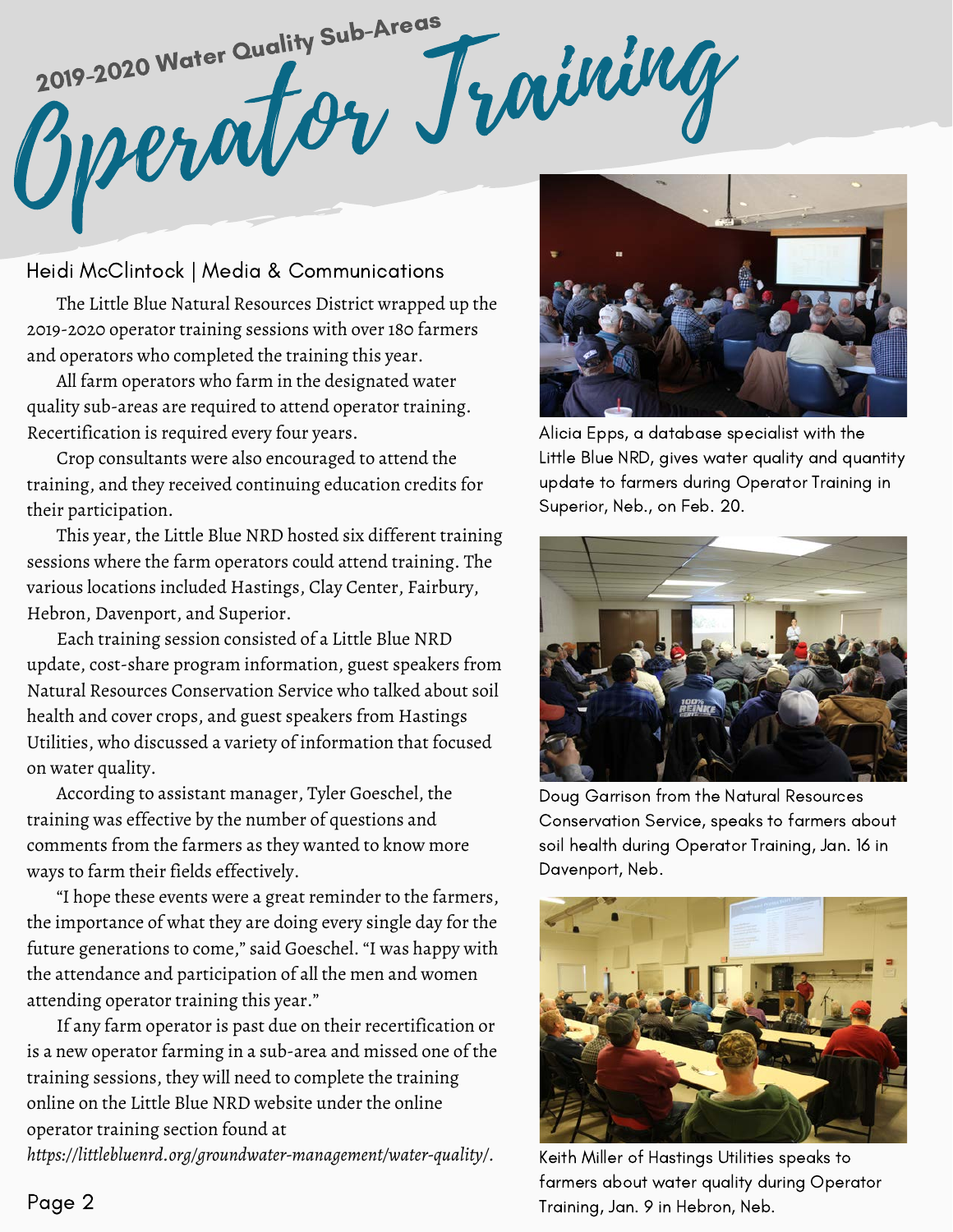

Science Olympian <sup>Patri</sup>ot Invitational 2020<br>**Propi<sup>n</sup>itational** 2020 Students test their irrigation system

during the Science Olympiad, Feb. 21 in Hastings, Neb.

Heidi McClintock | Media & Communications

 Numerous area and Little Blue Natural Resource District schools came together for the 2020 Patriot Invitational Science Olympiad at Adams Central High School in Hastings, Neb., on Feb. 21st. The Science Olympiad is a day of STEM competitions that elementary through high school students participate in.

 This year was the first year that elementary-aged students were able to participate in the Hastings area science Olympiad.

 Elementary students were able to participate in four different sessions that involved hands-on STEM activity.

 The Little Blue NRD hosted a session called "Fill your Cup." The presentation discussed the importance of groundwater and the effects it can have on the drinking water for the public, farmers, and producers. The presentation was followed by an activity where teams of two-four students had to build an irrigation system out of the supplied materials, which included different sized straws, cups, and modeling clay.

 The overall goal was to build and construct an irrigation system that will divide the water into specific amounts per cup (field) to conserve groundwater.

 Science Olympiad puts science and engineering practices in action, said Kristen Slechta, ESU 9 Professional Learning Specialist and planner of the Science Olympiad. It's a phenomenal opportunity to participate in activities with peers who also have an affinity for science. Today's youth are craving the chance to problem-solve and collaborate! It is ESU 9's great pleasure to help facilitate and coordinate such a youth event.



Above: Over 50 elementary students from multiple schools attended the Fill your Cup session, a hands-on irrigation project, taught by Heidi McClintock of the Little Blue Natural Resources District.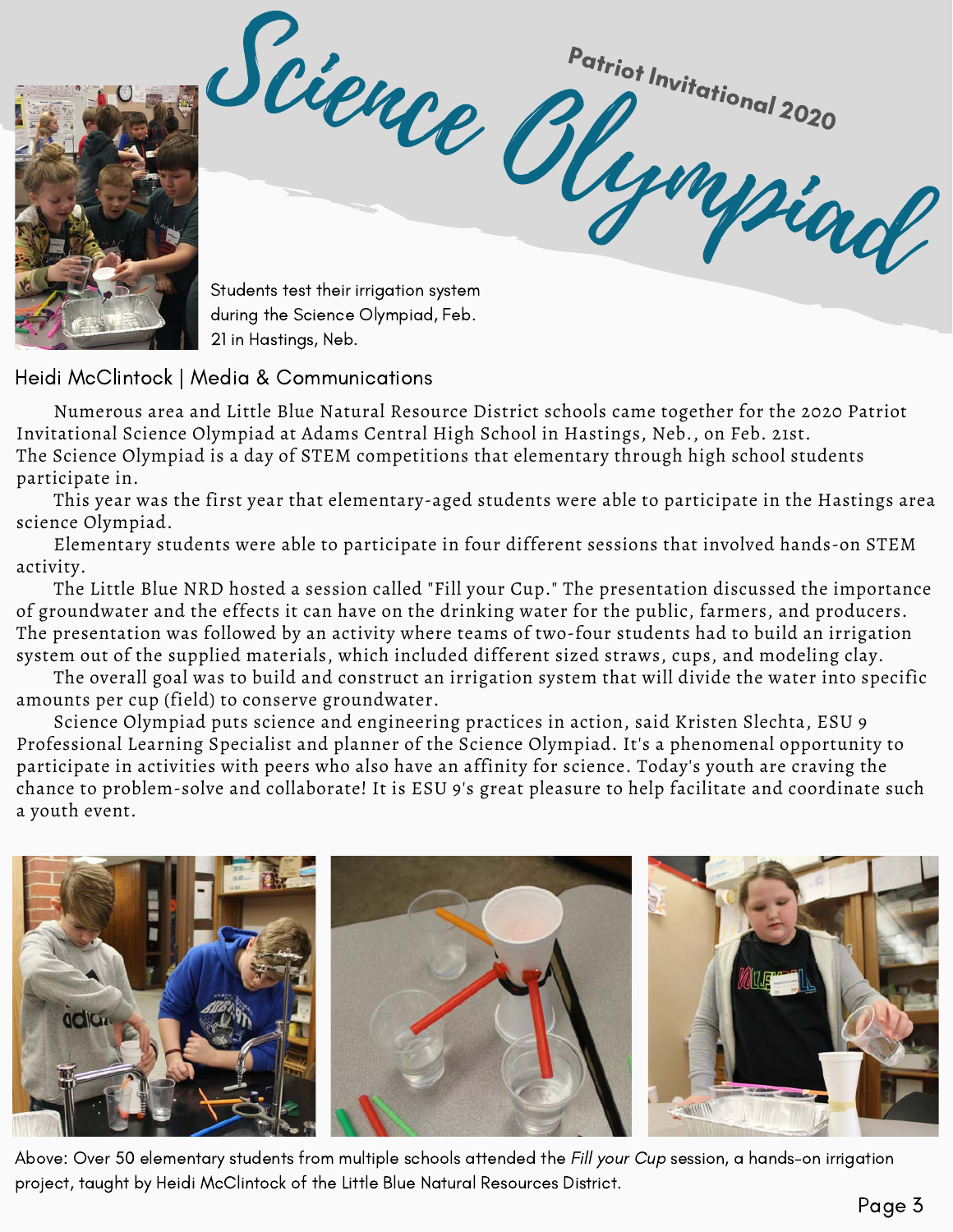# Lawrence-Nelson Science Fair

 The Little Blue Natural Resources District had the honor of supporting the Lawrence-Nelson Public School Science Fair on Feb. 25 in Nelson, Neb.

 The annual science fair allowed Lawrence-Nelson students to present their individual and group science projects to guest judges. The students had already tested their science projects and collected their data before the science fair. But this gave the students the chance to explain their plans in detail, determine if the project worked as they expected, and effectively communicate the specifics of their science projects to the judges.

 Tyler Goeschel, assistant manager, and Heidi McClintock, media and communications specialist for Little Blue NRD, both judged different categories of the science fair.

 "It was a great opportunity to listen to all the students as they went into detail about their science projects," said McClintock. "They were all so proud of their work, and you could see it in their presentation boards and speeches."

 Also, the students and local community were invited to the science fair open house portion of the day, which consisted of seeing all the students' science projects, hands-on science activities, and more.

 Goeschel and McClintock provided a Little Blue NRD booth during the open house portion on the day, which provided families with information about water quality and the option to test their well water for nitrates during the open house.

 McClintock coordinated the water testing ahead of time with high school science teacher, Abby Hongsermeier, so students had the option to take home a water testing kit to collect their home water.

 The idea of testing the Lawrence-Nelson students well water all started with the approval of the 2020 Vadose Zone Assessment. It is our goal at the Little Blue NRD to increase the knowledge and awareness of nitrate contamination in rural drinking water, irrigation wells, livestock water supplies, and all groundwater.

 According to members of the community, they liked the nitrate testing station and thought it was valuable to have at the science fair.

 "I hope by bringing this hands-on opportunity of students being able to test their well water for nitrates to the communities of Lawrence and Nelson was educational and eye-opening for them and their families," said McClintock.



Above: Over 20 families of the Lawrence-Nelson school district tested their well water for nitrates during the Little Blue NRD booth at the 2020 Lawrence-Nelson Science Fair on Feb. 25 in Nelson, Neb.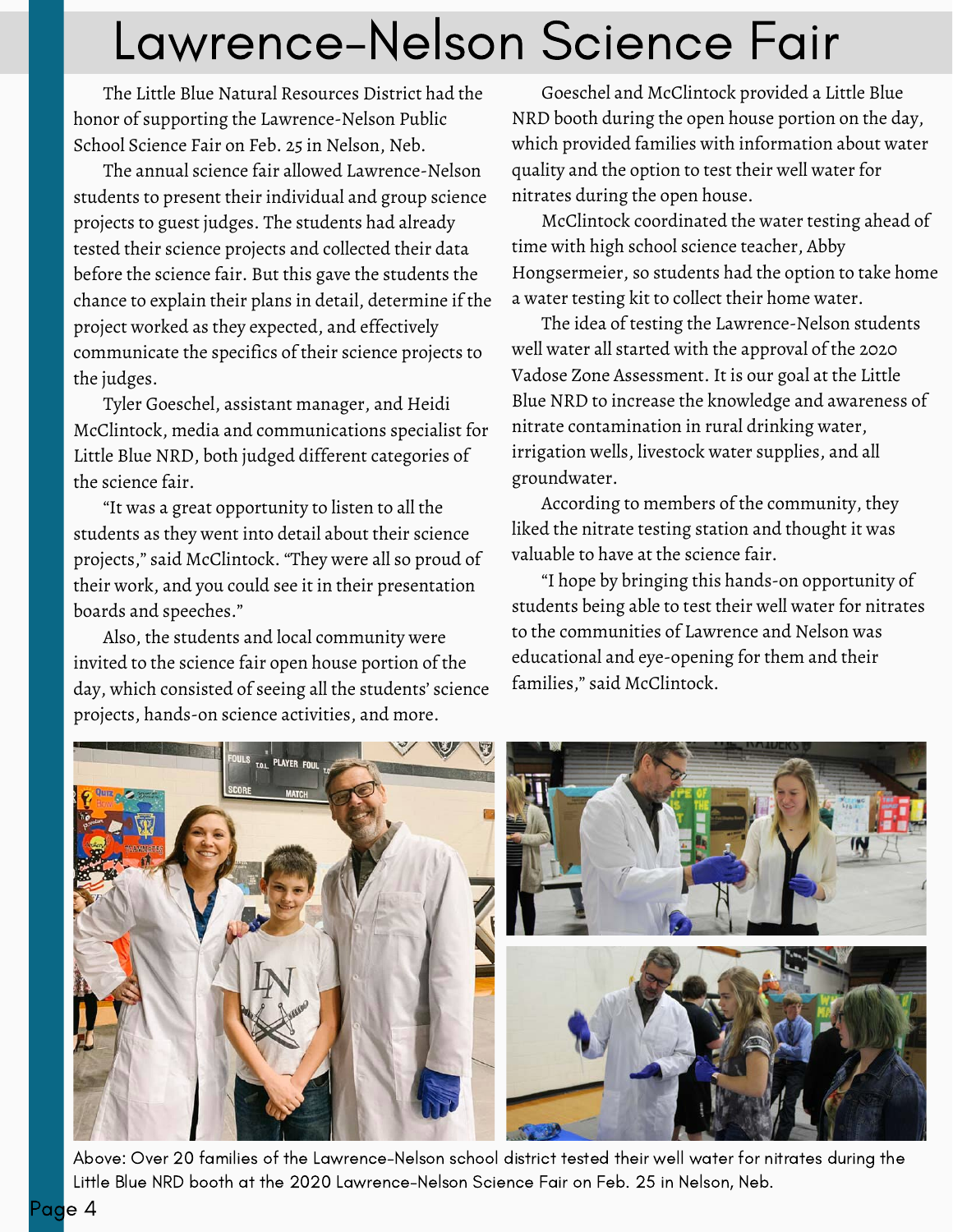

# Pumpage Reports

 Farm operators your pumpage report summaries were mailed out in March. You will see acres inches applied for the years 2017, 2018, and 2019. Please make sure to double-check the certified irrigated acres and flowmeter. The acres listed are attached to that flowmeter.

 With planting season ahead, please make sure that if you make changes, submit an FSA 578 and map to Alicia Epps at aepps@littlebluenord.org, Little Blue NRD, PO Box 100 Davenport, NE 68335 or drop them off at the office in Davenport. Also, make sure to include the legal and irrigation type.

# **Chemigation**

 The State of Nebraska gives each NRD the task of collecting payments, inspecting, and reporting chemigation permits. By state law, a chemigation permit MUST be obtained before any person can legally chemigate.

New Permits: New chemigation permits cost \$60.00 per injection site. Permits should be paid prior to or at the time of inspection.

Renewing Permits: Renewal cost is \$20.00 per injection site. Renewed permits must be received by June 1, along with payment. Any permits not renewed before June 1 will be considered a new permit.

Inspections: Chemigation systems for new permits MUST be inspected and approved by the Little Blue NRD staff before initial use. Systems already inspected and have a renewed permit, are on a three-year rotation for inspections.

 Contact Information: Please provide the best contact information on the permits so that we can call you to schedule any inspections that are needed.

 Completed application and payments can be remitted to: LBNRD, P.O. Box 100, Davenport, NE 68335. For more information and chemigation permits go to

https://littlebluenrd.org/groundwatermanagement/chemigation/. VOLUNTEFRS

## Upcoming Events

Board Meeting April 14th 7pm | Davenport May 12th 7pm | Davenport

## Electronic Recycling

l.

April 15th 8am-noon | Webster County | Blue Hill April 16th 8am-noon | Clay County | Clay Center April 16th 1pm-5pm | Nuckolls County | Nelson April 20th 8am-noon | Fillmore County | Geneva April 21st 8am-noon | Thayer County | Hebron

## Household Hazardous Waste Recycling

May 1st 4pm-6pm | Clay County | Clay Center May 2nd 8am-10am | Fillmore County | Geneva May 2nd 11am-1pm | Thayer County | Hebron May 2nd 2pm-4pm | Nuckolls County | Nelson May 8th 8am-10am | Webster County | Blue Hill



Nebraska's Natural Resources Districts seek volunteers to help with the NCF-Envirothon, an international environmental competition for high school students. The NRDs are excited to welcome more than 500 guests from the U.S., Canada and China to the University of Nebraska-Lincoln July 26-31, 2020.

SIGN UP TO HELP: NRDNET.ORG/EVENTS

## **8 Seats Up for Election for NRD Board**

 The Little Blue NRD has 17 directors, and they serve a four-year term with half the board's membership up for election each even-numbered year. Board meetings are the second Tuesday of each month at 7 p.m. in Davenport, Neb.

 Directors receive per diem and reimbursement of expenses. Maps and descriptions of each subdistrict are available on the Little Blue NRD's website or by contacting the Little Blue NRD office. Directors are elected in the May primary and/or the November general election.